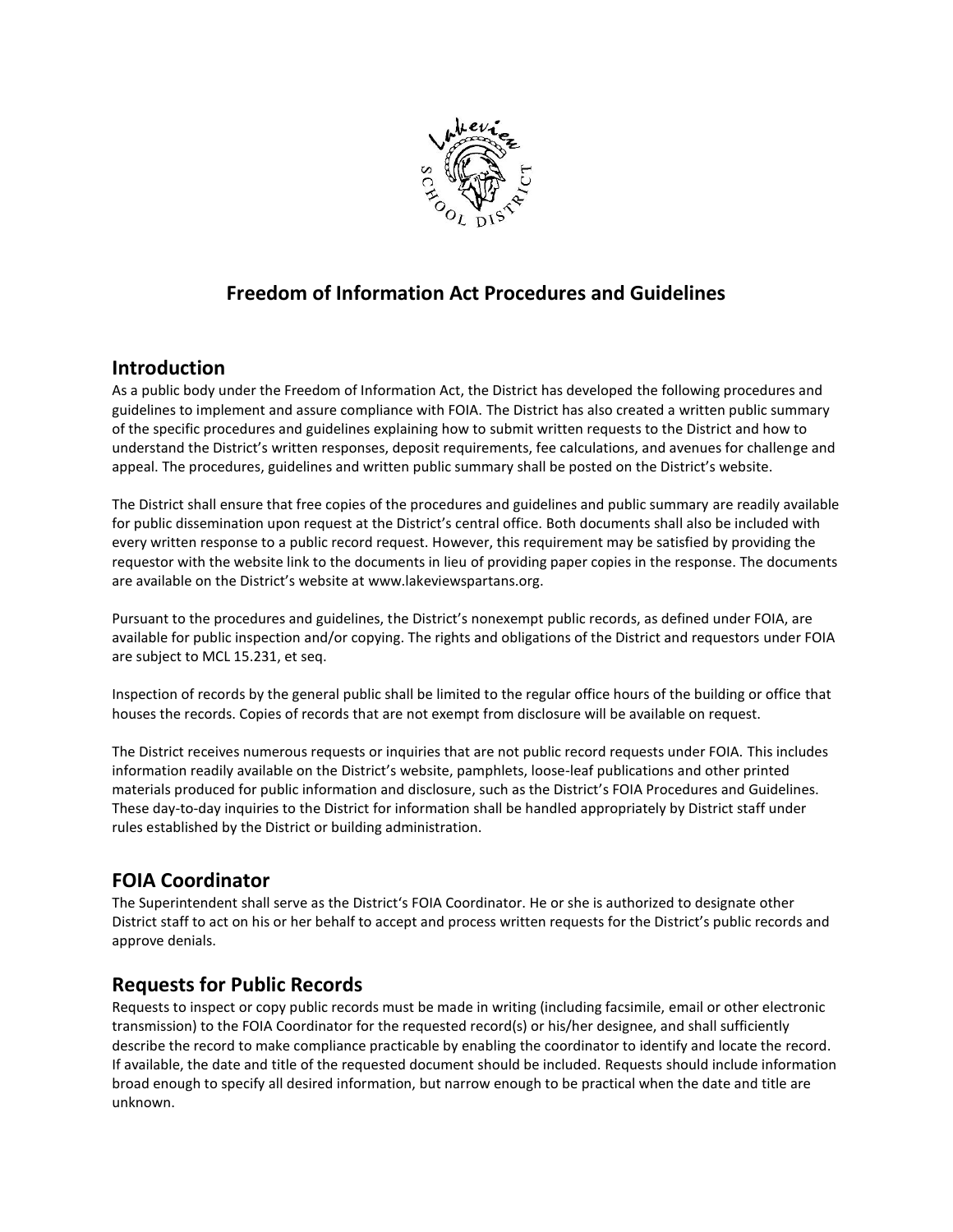District staff shall forward written requests for public records to the FOIA Coordinator in a manner that is timely, consistent and in compliance with applicable law. All requestors will be treated equally unless a law specifically provides otherwise.

FOIA only applies to existing records and does not require the District to collect information not available, or to research or answer questions. The District is only required to look for an existing record or document in response to a public records request. The District is not obligated to create a new record to comply with a request. The FOIA Coordinator shall file all requests and their dispositions in his/her office and make such reports as are requested by the Board. Filed requests shall be held for a period of at least one year.

## **Responding to a Public Records Request**

The FOIA Coordinator shall respond to a public records request within five business days unless otherwise agreed to by the requestor in writing. The receipt day shall be counted as day zero.

The FOIA Coordinator's response shall do one of the following:

- Grant the request.
- Issue a written notice denying the request.
- Grant the request in part and issue a written notice denying the request in part.
- Issue a notice extending for not more than 10 business days the period in which the District shall respond to the request.
- Issue a written notice indicating that all or a portion of the requested information is available on the District's website.

If applicable, the FOIA Coordinator shall inform the person making the request of the estimated cost for processing the request. If the estimated cost exceeds \$50, the Coordinator shall require a good faith deposit of one-half of the estimated fee before processing the request.

If the District plans to charge a fee in response to a public records request, the FOIA Coordinator shall issue a detailed fee itemization to the requestor and require that payment be made in full for the allowable fees associated with granting the request before the requested information is delivered.

Copies of the procedures, guidelines and public summary shall be included with every written response to a public records request. This requirement may be satisfied by providing the requestor with the website link to the documents in lieu of providing paper copies in the response. The documents are available on the District's website at www.lakeviewspartans.org.

**Late Responses -** If the District does not respond to a written request in a timely manner as required by FOIA, the fees for labor costs may be reduced by five percent for each day the District exceeds the time permitted under FOIA for a response to a public records request, with a maximum 50 percent reduction. The reduction shall apply if the late response was willful and intentional and the written request included language that conveyed a response for information within the first 250 words of the body of a letter, facsimile or electronic mail attachment, or specifically included the words, characters or abbreviations for "freedom of information," "information," "FOIA," "copy" or a recognizable misspelling of such, or appropriate legal code reference for this act, on the front of an envelope , or in the subject line of an electronic mail, letter or facsimile cover page. The reduction shall be noted on the detailed fee itemization.

#### **Receipt Date**

Receipt date for electronically transmitted requests is the business day after the electronic transmission is made. If a written request is sent by electronic mail and delivered to the District's spam or junk mail folder, the request is not received until one day after the District first becomes aware of the written request. The District shall note in its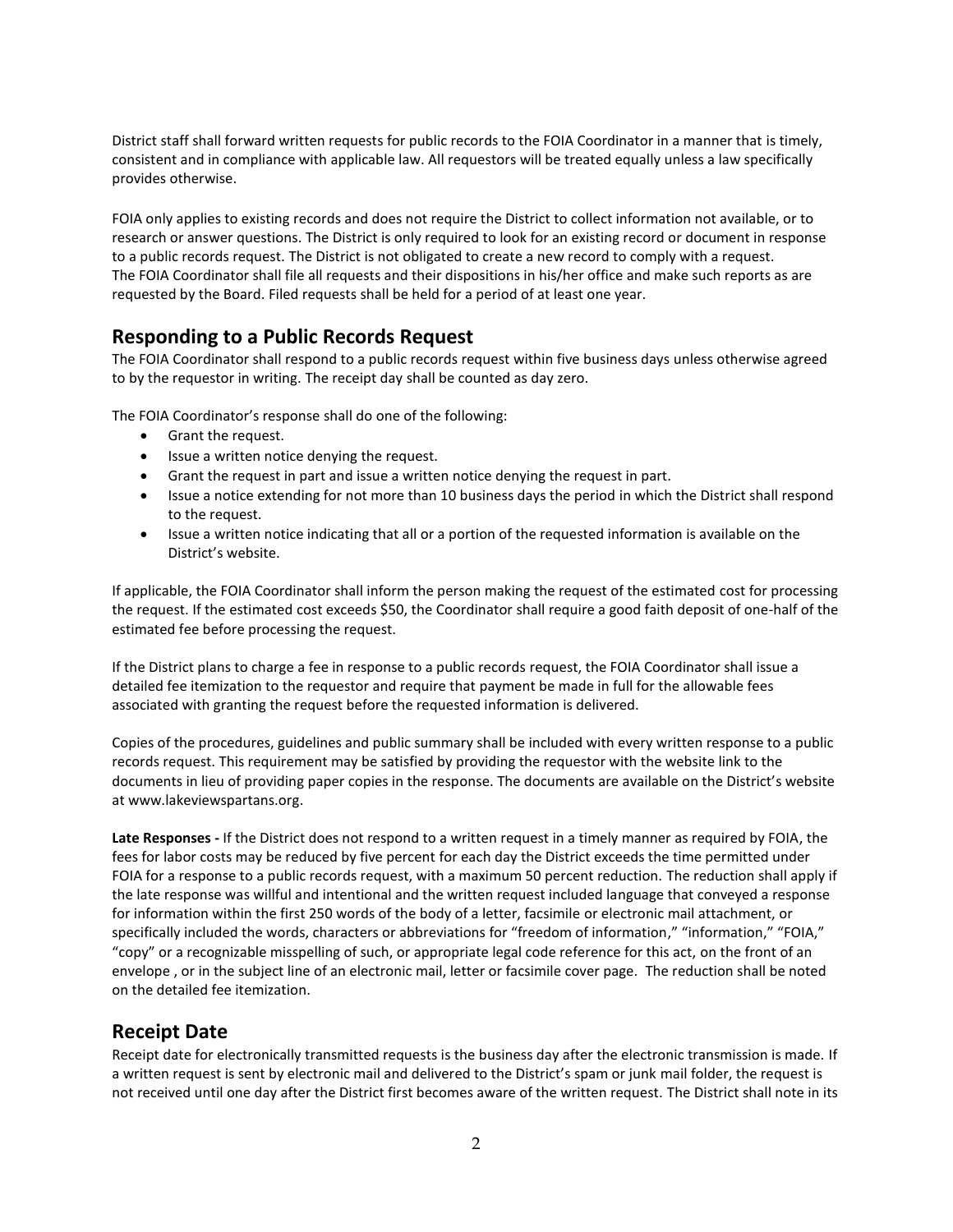records both the time a written request is delivered to its spam or junk mail folder and the time the District first becomes aware of that request. The FOIA Coordinator shall review District spam and junk mail folders on a monthly basis. For all other requests, receipt date is the day the request is received anywhere within the District.

#### **Extensions**

With respect to records that are determined not to be available or when there needs to be a delay in responding to the request because of unusual circumstances, the FOIA Coordinator will document the reason in a response that will be sent to the requestor as soon as possible. The District may extend the time responding to a FOIA request by no more than 10 business days. The response period, including the extension, must total no more than 15 business days from the receipt date.

Reasons for the extension may include, but are not limited to:

- Records are at another location.
- Need to locate and review a large number of records.
- Complexity of the request requires additional time for an adequate response.

An extension response will be issued by the FOIA Coordinator within the original five-day response period and will include the following information:

- Date the request was received by the District.
- Notification of the extension and the reason for it.
- Date by which a response will be issued.

## **Denials**

The FOIA Coordinator shall examine each request to determine whether the record requested is exempt from disclosure under FOIA. If the FOIA Coordinator determines that the record is exempt or partially exempt from disclosure, he or she shall issue a signed written notice denying the request in full or in part. Such a denial shall be made within five days of receipt of the request unless otherwise agreed to by the requestor in writing, and shall include an explanation for the full or partial denial.

If the separation of exempt and nonexempt material is readily apparent to a requestor, the District shall generally describe the material exempted unless that description would reveal the contents of the exempt information and defeat the purpose of the exemption. A denial notice shall include this description if applicable.

The notice shall also include a full explanation of the requestor's right to seek an appeal of the denial to the District's Board of Education (see Fee Appeals on page 23) or to seek judicial review of the denial in circuit court and receive attorneys' fees and damages if the court determines the District violated FOIA and orders disclosure of all or a portion of a public record.

# **Certification of Nonexistence Records**

If the District denies a public records request because the record as identified by the requestor does not exist, the District shall certify the nonexistence of the record. The FOIA Coordinator shall respond to the request by issuing a certificate that attests the public record does not exist under the name given by the requestor or by another name reasonably known to the District.

#### **Inspections**

The District will provide access to facilities during normal business hours for requestors wishing to examine and take notes from public records. If the records are available on the District's website, the District may refer the requestor to the website location in its response to the request.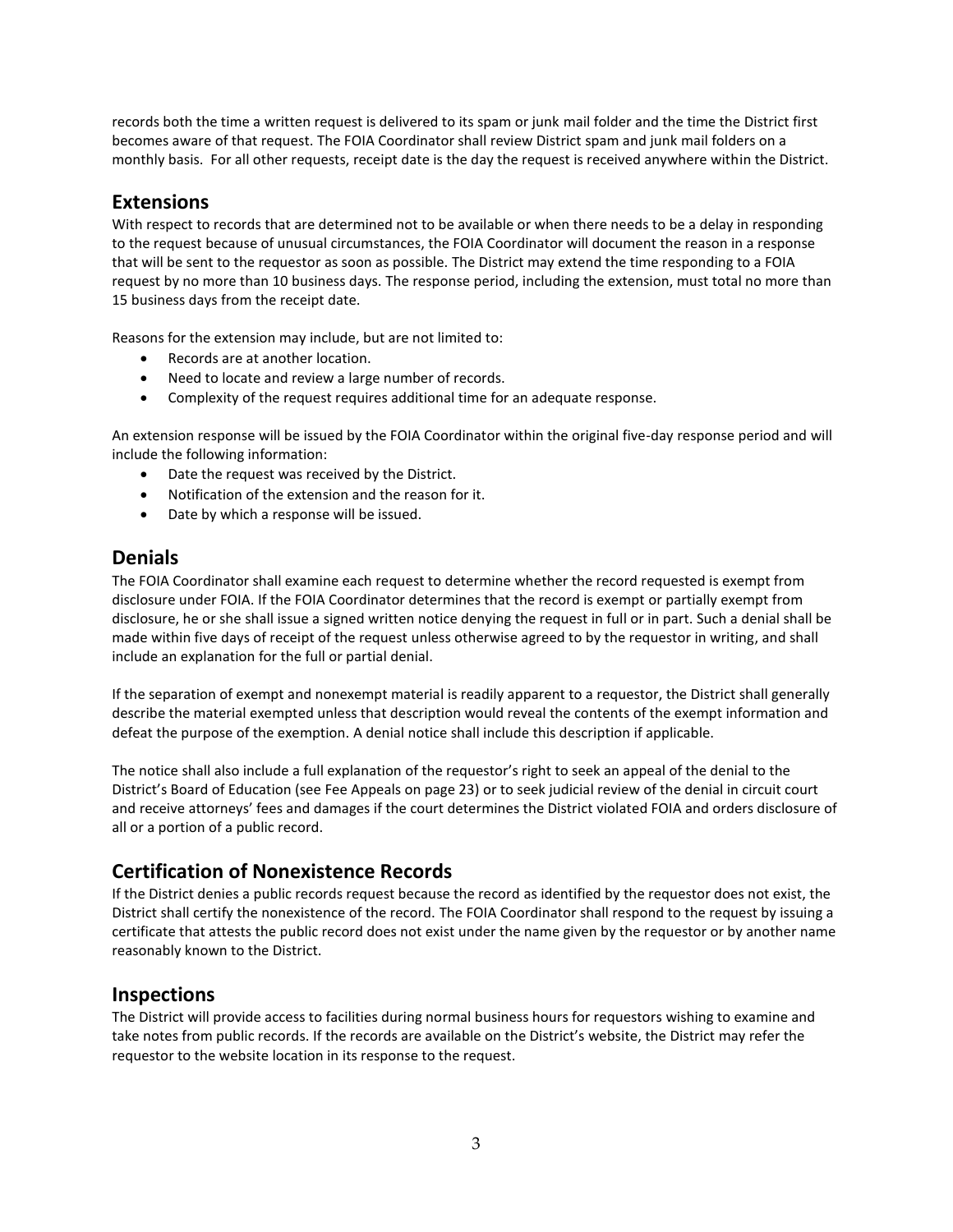Records may be inspected only at the Office of the FOIA Coordinator or at such other location as determined by the FOIA Coordinator, and may not be removed by the requestor during the inspection. To ensure the integrity of District files, a member of the District staff must be present throughout the inspection.

#### **Electronic Transmissions**

At the request of the requestor, the FOIA Coordinator shall make the arrangements for the record to be transmitted electronically via the medium selected by the requestor if the District has the technological capability to comply with the request.

If the transmission is by USB flash drive, the requestor is to provide the device at least 24 hours in advance. If the transmission is by email, the requestor must provide the proper address.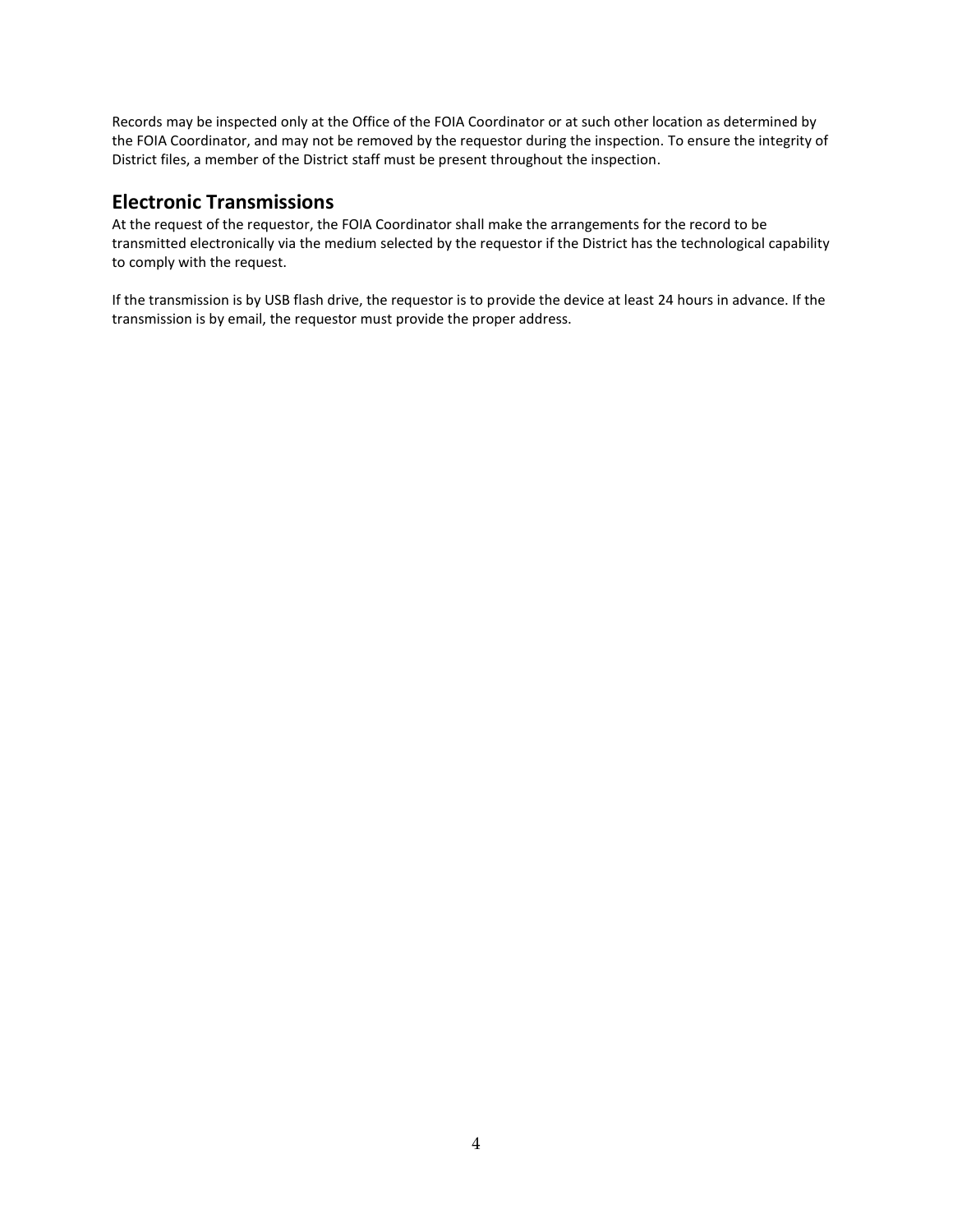#### **Website Records**

If the FOIA Coordinator knows or has reason to know that all or a portion of requested information is available on the District's website, the District shall notify the requestor in its written response that all or a portion of the requested information is available on its website. The response, to the degree practicable in the specific instance, shall include a specific webpage address where the requested information is available.

If the requestor stipulates that the public records must be provided in a paper format or in a specific form of electronic media, the District shall provide the records in the requested format and charge the appropriate fee, which shall include a 100 percent fringe benefit multiplier that shall not exceed the actual costs of providing the information in the specified format.

Any public records available on the District's website are exempt from any fees associated with separating and deleting of exempt information from nonexempt information.

On the detailed fee itemization, the District shall separate the requested public records that are available on its website from those that are not available on the website and shall inform the requestor of the additional charge to receive copies of what is available on the District's website.

# **Verbal Requests for Public Records**

The District may provide requested information available in public records without receipt of a written request. If a verbal request is received for information available on the District's website, District employees shall, where practicable and to the best of their knowledge, inform the requestor about the District's pertinent website address.

## **Subscriptions**

A person has a right to subscribe to future issuances of public records that are created, issued or disseminated on a regular basis. Requests for a subscription to documents or records regularly produced by the District must be accompanied by appropriate payment of estimated fees for the period of the subscription or by a credit card record to be used to charge fees on an ongoing basis. Subscriptions may run for up to six months and are renewable.

#### **Denial Appeals**

A requestor may appeal the decision by submitting the appeal to the President of the District's Board of Education for scheduling on the agenda of the next Board meeting. The written appeal shall state the word "appeal" and detail the reason(s) for requesting reversal of the denial.

The Board is not considered to have received the written appeal until the first regularly scheduled Board meeting following the submission of the written appeal.

The Board shall, within 10 business days after receiving the written appeal, do one of the following:

- Reverse the disclosure denial.
- Issue a written notice to the requestor upholding the disclosure denial.
- Reverse the disclosure denial in part and issue a written notice to the requestor.
- Under unusual circumstances, issue a notice extending for not more than 10 business days the period during which the Board shall respond to the appeal.

If a request to inspect or copy a record is denied, if the Board of Education fails to respond to the appeal, or if the Board upholds all or a portion of the disclosure denial that is the subject of the written appeal, the requestor may commence a civil action in circuit court.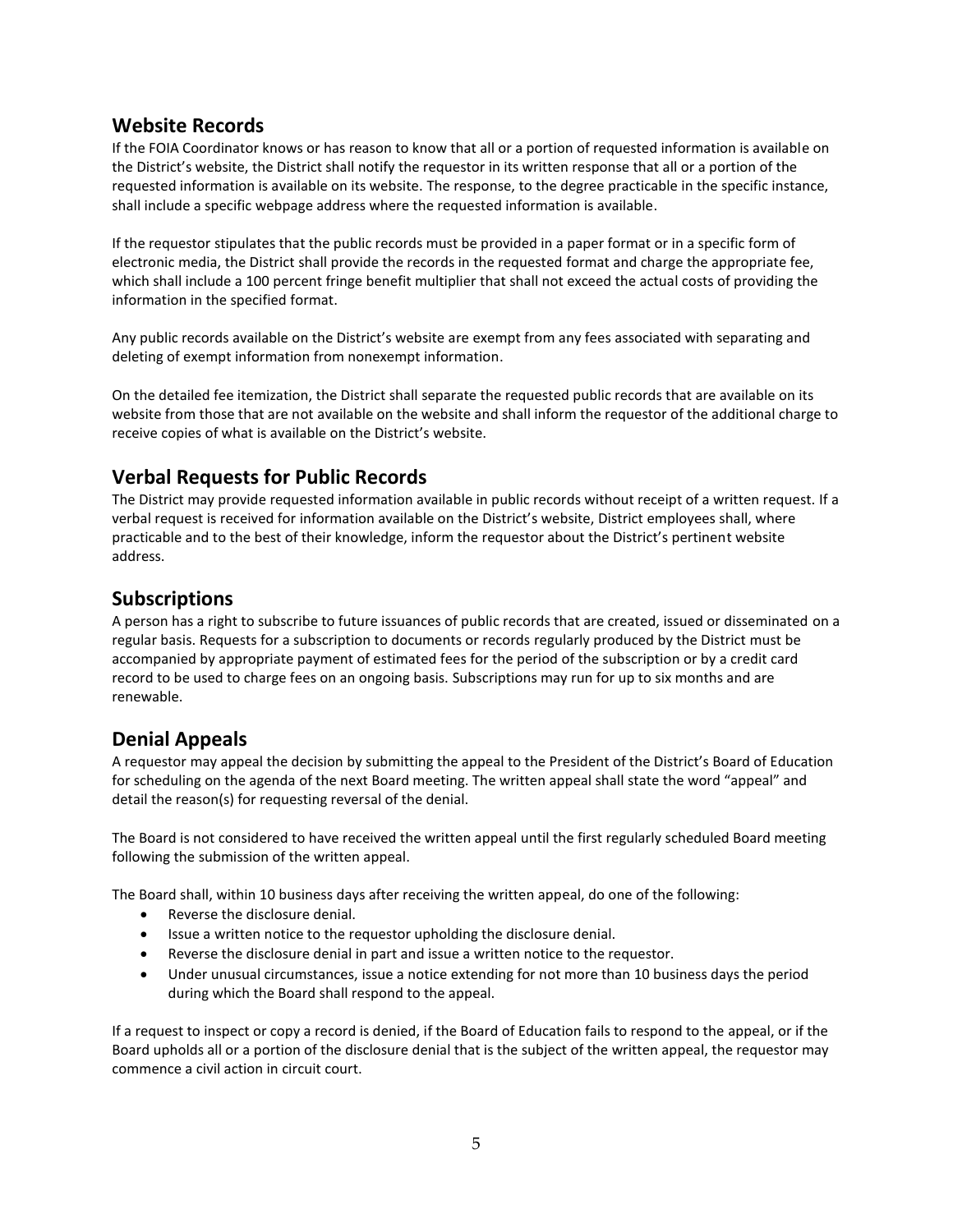#### **Fees**

The District may charge a fee for a public records search, for the necessary copying of a public record for inspection or for providing a copy of a public record under the District's procedures and guidelines. The fee shall be limited to actual mailing costs and to the actual incremental cost of duplication or publication including labor, the cost of search, examination, review, and the deletion and separation of exempt from nonexempt information. Labor costs shall be estimated and charged in increments of 15 minutes with all partial time increments rounded down. If the time involved is less than 15 minutes, there will be no charge.

**Labor Costs -** Labor costs will be charged at an hourly rate equal to the lowest-paid staff member capable of completing the required task. This hourly rate shall be charged regardless of whether the staff member is available to perform the labor.

If the District does not employ a person capable of separating and deleting exempt from nonexempt information in a particular instance as determined by the FOIA Coordinator, it may treat necessary contracted labor costs used to perform the task in the same manner as employee labor costs when calculating the charges. The name of the contracted person or firm must be clearly noted in the fee itemization, and the total contracted labor costs shall not exceed an amount equal to six times the state minimum hourly wage rate, which is currently \$8.15.

The District shall not charge for labor directly associated with redaction if it knows or reasons to know that it previously redacted the public record in question and the redacted version is still in the District's possession.

**Unreasonably High Costs -** The District shall not charge for the cost of search, examination, review, and the deletion and separation of exempt from nonexempt information unless the failure to charge a fee would result in unreasonably high cost to the District because of the nature of the request in the particular instance. Under such circumstances, the District shall specifically identify the nature of the unreasonably high costs.

Some factors related to unreasonably high costs, but not limited to, include:

- Amount of labor/time needed to locate and search for requested records.
- The volume of files that have to be reviewed in order to locate the requested records.
- Amount of labor time needed to examine records to separate/redact exempt from nonexempt material.
- The available staffing to respond to the request.
- Amount of paper records that need to be copied.
- Amount of internal costs not budgeted for FOIA-related issues.

**Nonpaper Physical Media Costs -** For public records provided to a requestor on nonpaper physical media, the District may charge the actual and most reasonably economical cost of the computer discs, USB flash drives, or other digital or similar media.

**Cost of Paper Copies -** For paper copies of public records provided to a requestor, the District may charge the actual total incremental cost of necessary duplication or publication, not including labor. The cost of paper copies shall be calculated as a total cost per sheet of paper and shall be itemized and noted in a manner that expresses both the cost per sheet and the number of sheets provided. The fee shall not exceed 10 cents per sheet of paper for copies of public records made on 8½" x 14" paper. The District shall utilize the most economical means available for making copies of public records, including using double-sided printing, if cost savings are applicable. Copies for nonstandard sized sheets of paper will reflect the actual cost of the reproduction.

**Mailing Costs -** The District will charge the actual cost of mailing and postal delivery confirmation for sending the public records in a reasonably economical and justifiable manner. The District shall not charge more for expedited shipping or insurance unless specifically stipulated by the requestor.

**Fringe Benefits Costs -** The District will add up to 50 percent to the applicable labor charge amount to cover or partially cover the cost of fringe benefits. The District will note the percentage multiplier used to account for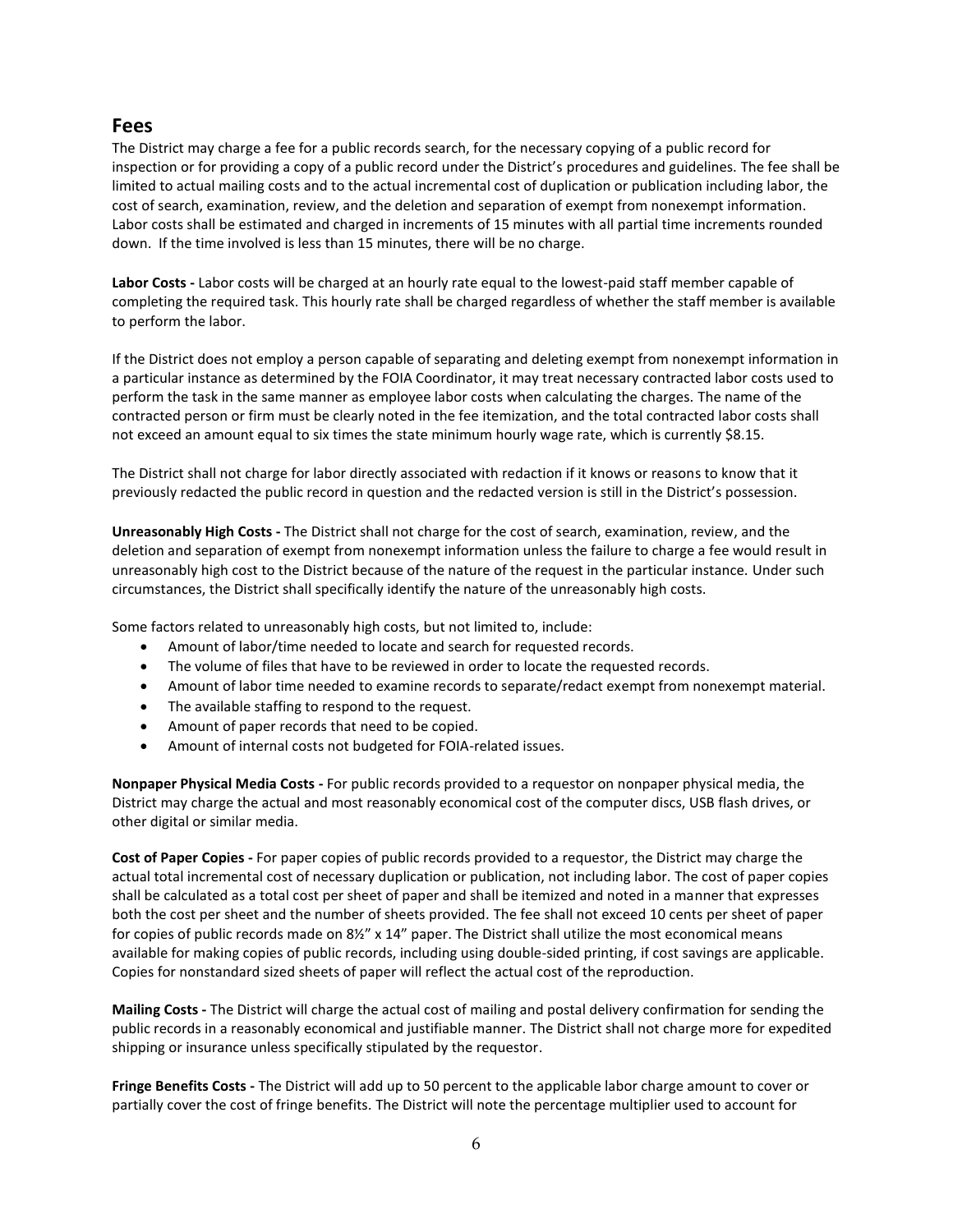benefits in the detailed fee itemization. If a requestor stipulates that public records located on the District's website must be provided in a paper format or in a specific form of electronic media, the District shall provide the records in the requested format and charge the appropriate fee, which shall include a 100 percent fringe benefit multiplier that shall not exceed the actual costs of providing the information in the specified format.

**Overtime Costs -** Overtime wages will not be included in the calculation of labor costs unless overtime is specifically stipulated by the requestor and clearly noted in the detailed fee itemization.

**Itemization -** When calculating the labor costs, the District shall itemize fee components in a manner that expresses both the hourly wage and the number of hours charged.

**Fee Discounts and Waivers -** The District has determined that furnishing public records to any of the following persons or organizations is in the public interest and they shall be exempt from the first \$20 of fees incurred in a school fiscal year:

- a news media organization for dissemination to the general public
- a member of the Board
- a minor for use in a school or community organization civics project (ex. Boy Scout Citizenship merit badge)
- any nonprofit organization

The FOIA Coordinator may waive or reduce the labor and duplication costs associated with other public records requests if he or she determines that the request is in the public interest.

No charge for the first \$20 of a fee shall be made to an individual who submits an affidavit proving indigency or receipt of public assistance or, if not receiving public assistance, states facts showing inability to pay the cost because of indigency. If the requestor is eligible for the waiver, the District shall note the discount on the detailed fee itemization. If the requestor is ineligible for the waiver, the District shall inform him or her specifically of the reason for the ineligibility in the District's response to the public records request. A requestor shall be declared ineligible for the \$20 waiver if any of the following apply:

- The individual has previously received discounted copies of public records from the District twice during the current calendar year.
- The individual requests information in conjunction with outside parties who are offering or providing other remuneration to the individual to make the request. The District may require a statement from the requestor in the indigency affidavit that the request is not being made in conjunction with outside parties for payment or other remuneration.

A nonprofit organization formally designated by the state to carry out activities under subtitle C of the Developmental Disabilities Assistance and Bill of Rights Act of 2000, Public Law 106-402, and the Protection and Advocacy for Individuals With Mental Illness Act, Public Law 99-319, shall not be charged for the first \$20 of a fee if the public records request meets all of the following requirements:

- The request is made directly on behalf of the organization or its clients.
- The request is made for a reason wholly consistent with the mission and provisions of the laws under the Section 931 of the Mental Health Code, 1974 PA 258, MCL 330.1931.
- The request is accompanied by documentation of its designation by the state pursuant to the District's request.

**Fee Deposits -** In response to a public records request, the District shall require a good faith deposit from a requestor before processing a public records request if the entire fee estimate or charge exceeds \$50, based on a good faith calculation of the total fee. The deposit shall not exceed one-half of the total estimated fee as identified in a detailed fee itemization that shall accompany the request for the deposit. A deposit required by the District is a fee. The District's response shall also include a best efforts and good faith nonbinding estimate regarding the time frame it will take the District to comply with FOIA in providing the public records to the requestor.